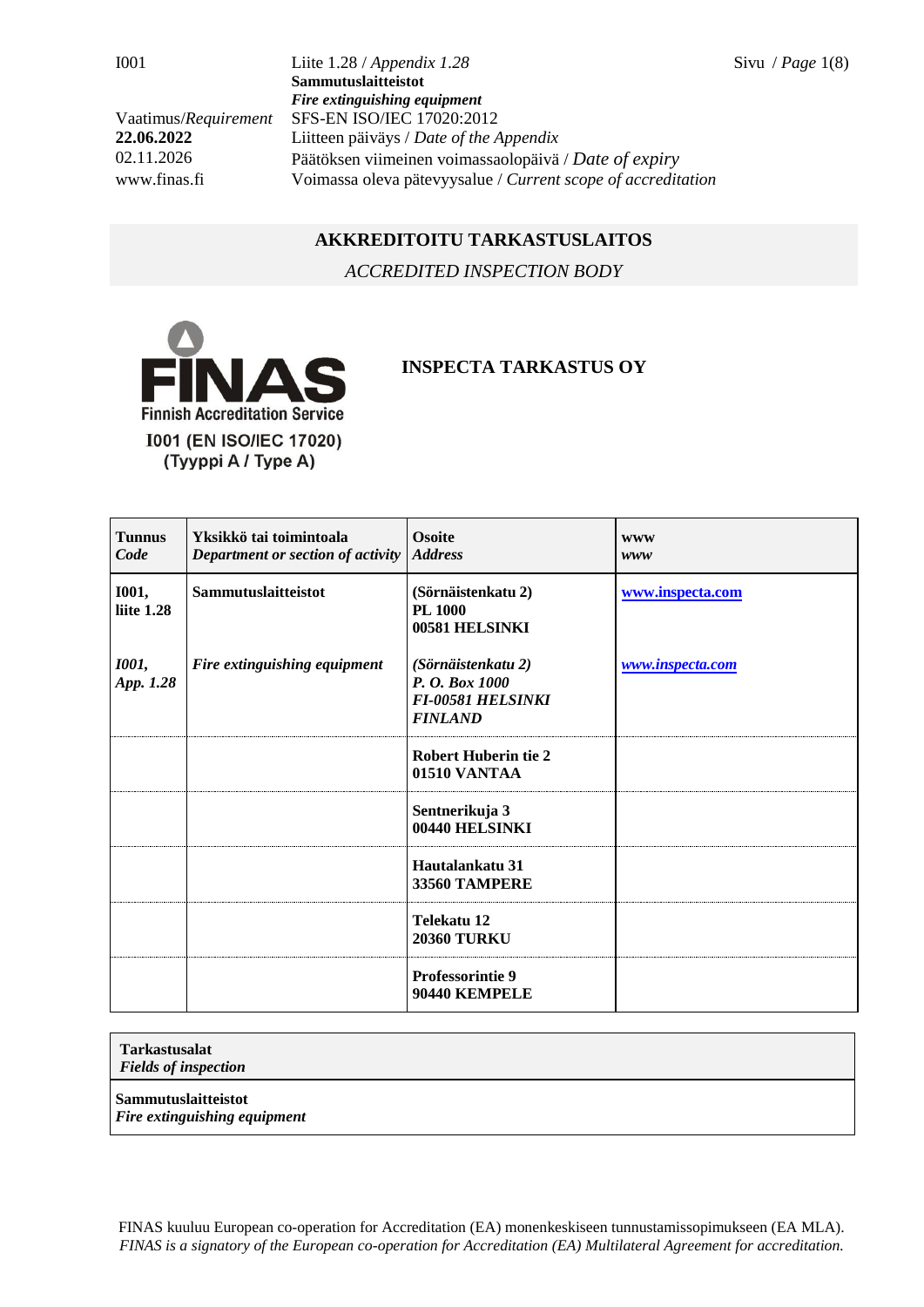| <b>PÄTEVYYSALUE</b>                                                            |                    |                                                                                                                                                                                                                                                                                                                                        |  |  |
|--------------------------------------------------------------------------------|--------------------|----------------------------------------------------------------------------------------------------------------------------------------------------------------------------------------------------------------------------------------------------------------------------------------------------------------------------------------|--|--|
| <b>SCOPE OF ACCREDITATION</b>                                                  |                    |                                                                                                                                                                                                                                                                                                                                        |  |  |
| <b>Tarkastuksen kohde</b>                                                      | Tarkastustyyppi    | Tarkastuksessa käytettävät<br>vaatimukset<br>(säädökset, standardit, muut                                                                                                                                                                                                                                                              |  |  |
|                                                                                |                    | normatiiviset asiakirjat)                                                                                                                                                                                                                                                                                                              |  |  |
| <b>Field of inspection</b>                                                     | Type of inspection | <b>Inspection criteria</b><br>(regulations, standards, other<br>normative documents)                                                                                                                                                                                                                                                   |  |  |
| Sammutuslaitteistot<br>Fire extinguishing equipment                            |                    |                                                                                                                                                                                                                                                                                                                                        |  |  |
| Automaattinen<br>sammutuslaitteisto<br>Automatic fire extinguishing<br>systems |                    | Laki pelastustoimen laitteista<br>10/2007<br>Act 10/2007 on Technical<br>Requirements of the Rescue<br>Services' Equipment<br>Sisäasiainministeriön asetus<br>automaattisista<br>sammutuslaitteistoista<br>SM-1999-967/Tu 33<br>Statute of Ministry of the<br>Interior on automatic fire<br>extinguishing systems<br>SM-1999-967/Tu 33 |  |  |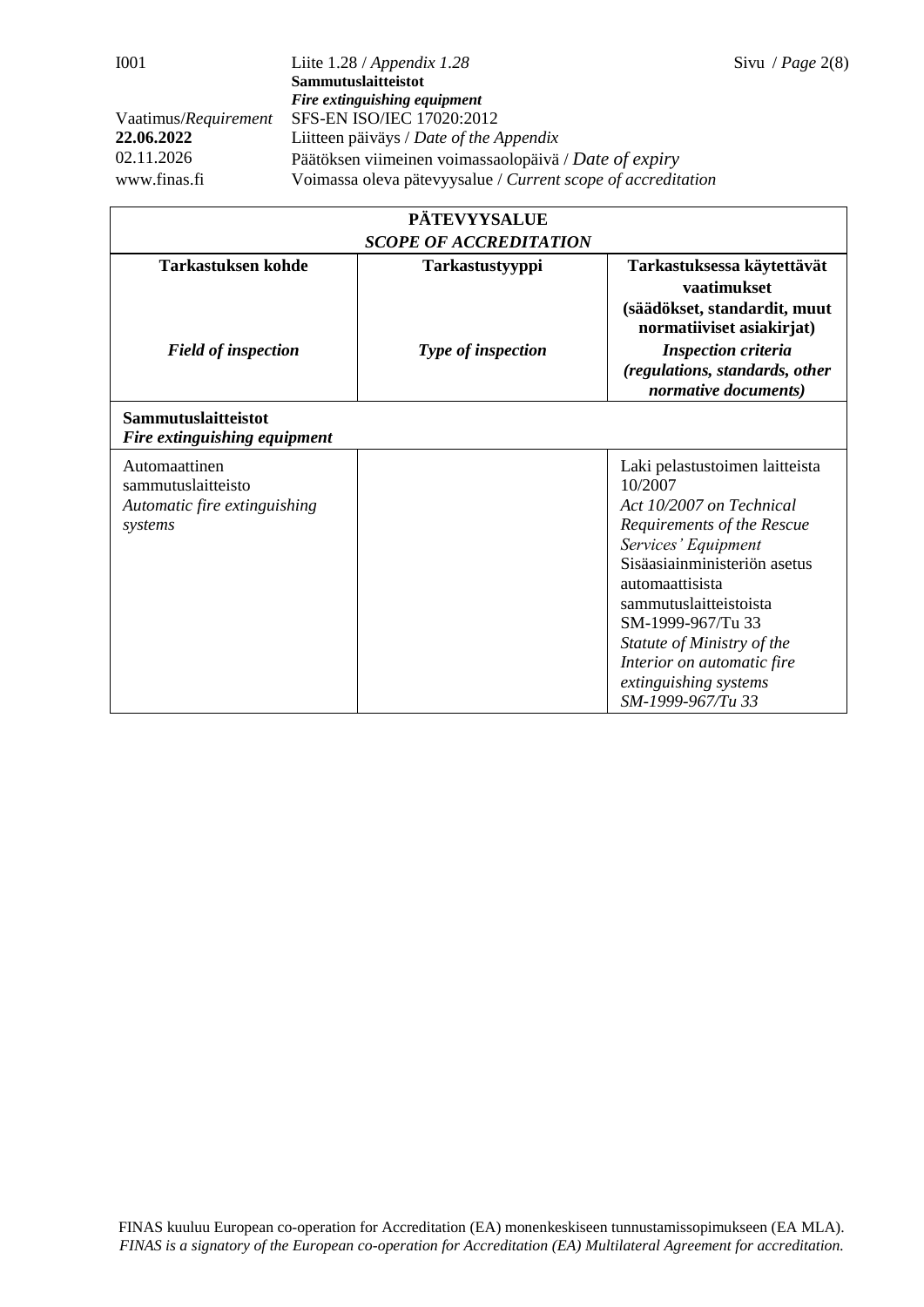| <b>PÄTEVYYSALUE</b>                        |                                                                                                  |                                                                                                                                                                                                                                                                                                                                                                                                                                                                                                                                                                                                                                                                                                                                                                                                                                                                                                                           |  |
|--------------------------------------------|--------------------------------------------------------------------------------------------------|---------------------------------------------------------------------------------------------------------------------------------------------------------------------------------------------------------------------------------------------------------------------------------------------------------------------------------------------------------------------------------------------------------------------------------------------------------------------------------------------------------------------------------------------------------------------------------------------------------------------------------------------------------------------------------------------------------------------------------------------------------------------------------------------------------------------------------------------------------------------------------------------------------------------------|--|
| <b>Tarkastuksen kohde</b>                  | <b>SCOPE OF ACCREDITATION</b><br>Tarkastustyyppi                                                 | Tarkastuksessa käytettävät<br>vaatimukset<br>(säädökset, standardit, muut                                                                                                                                                                                                                                                                                                                                                                                                                                                                                                                                                                                                                                                                                                                                                                                                                                                 |  |
| <b>Field of inspection</b>                 | Type of inspection                                                                               | normatiiviset asiakirjat)<br><b>Inspection criteria</b><br>(regulations, standards, other<br>normative documents)                                                                                                                                                                                                                                                                                                                                                                                                                                                                                                                                                                                                                                                                                                                                                                                                         |  |
| Sprinklerilaitteistot<br>Sprinkler systems | Käyttöönottotarkastus<br>Commissioning inspection<br>Määräaikaistarkastus<br>Periodic inspection | Kiinteät<br>palonsammutusjärjestelmät.<br>Automaattiset<br>sprinklerilaitteistot.<br>Suunnittelu, asennus ja huolto<br>SFS-EN 12845 tai edeltävät<br>standardit.<br>Fixed firefighting systems.<br>Automatic sprinkler systems.<br>Design, installation and<br>maintenance<br>SFS-EN 12845 or previous<br>standards.<br>Sprinklerilaitteistojen<br>suunnittelu ja asentaminen,<br>CEA 4001, Finanssialan<br>Keskusliitto tai vastaavia<br>Euroopan Vakuutuskomitean<br>laatimia sääntöjä<br>Sprinkler Systems - Planning<br>and Installation, CEA 4001,<br>Comité Européen des<br>Assurances or corresponding<br>rules made by Comité<br>Européen des Assurances<br>SFS-EN 13565-2 (en) Kiinteät<br>palonsammutusjärjestelmät.<br>Vaahtojärjestelmät. Osa 2:<br>Suunnittelu, asentaminen ja<br>kunnossapito<br><b>Fixed Firefighting Systems.</b><br>Foam Systems. Part 2: Design,<br><b>Construction and Maintenance</b> |  |
|                                            |                                                                                                  | jatkuu/continued                                                                                                                                                                                                                                                                                                                                                                                                                                                                                                                                                                                                                                                                                                                                                                                                                                                                                                          |  |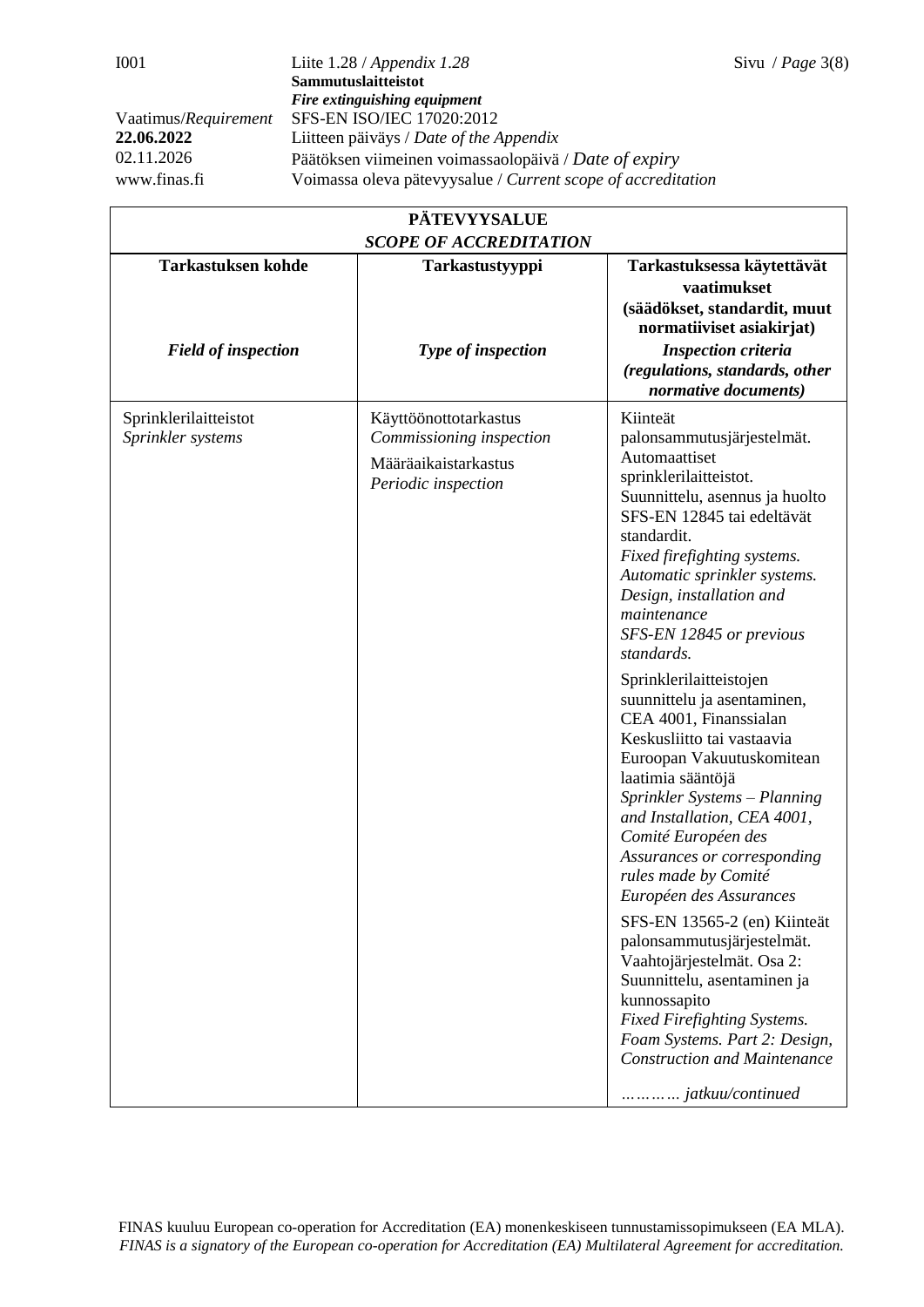| <b>PÄTEVYYSALUE</b><br><b>SCOPE OF ACCREDITATION</b> |                    |                                                                                                                                               |  |
|------------------------------------------------------|--------------------|-----------------------------------------------------------------------------------------------------------------------------------------------|--|
| <b>Tarkastuksen kohde</b>                            | Tarkastustyyppi    | Tarkastuksessa käytettävät<br>vaatimukset                                                                                                     |  |
|                                                      |                    | (säädökset, standardit, muut<br>normatiiviset asiakirjat)                                                                                     |  |
| <b>Field of inspection</b>                           | Type of inspection | <b>Inspection criteria</b><br>(regulations, standards, other<br>normative documents)                                                          |  |
| jatkuu/continued                                     |                    | SFS 5980 (INSTA 900-1);<br>Asuinsprinklerilaitteistot. Osa<br>1: Suunnittelu, asentaminen ja<br>huolto                                        |  |
|                                                      |                    | Residential Sprinkler Systems.<br>Part 1: Design, Installation<br>and Maintenance.                                                            |  |
|                                                      |                    | <b>National Fire Protection</b><br>Association (NFPA):                                                                                        |  |
|                                                      |                    | NFPA <sub>13</sub><br>Standard for the Installation of<br>Sprinkler Systems                                                                   |  |
|                                                      |                    | NFPA 13R<br>Standard for the Installation of<br>Sprinkler Systems in<br>Residential Occupancies up to<br>and Including Four Stories<br>Height |  |
|                                                      |                    | NFPA 13D<br>Standard for the Installation of<br>Sprinkler Systems in One- and<br>Two Family Dwellings and<br><b>Manufactured Homes</b>        |  |
|                                                      |                    | NFPA <sub>11</sub><br>Standard for Low-Expansion<br>Foam                                                                                      |  |
|                                                      |                    | NFPA <sub>15</sub><br><b>Standard for Water Spray</b><br><b>Fixed Systems for Fire</b><br>Protection                                          |  |
|                                                      |                    | NFPA 16<br>Standard for the Installation of<br>Foam-Water Sprinkler and<br>Foam Spray Systems                                                 |  |

FINAS kuuluu European co-operation for Accreditation (EA) monenkeskiseen tunnustamissopimukseen (EA MLA). *FINAS is a signatory of the European co-operation for Accreditation (EA) Multilateral Agreement for accreditation.*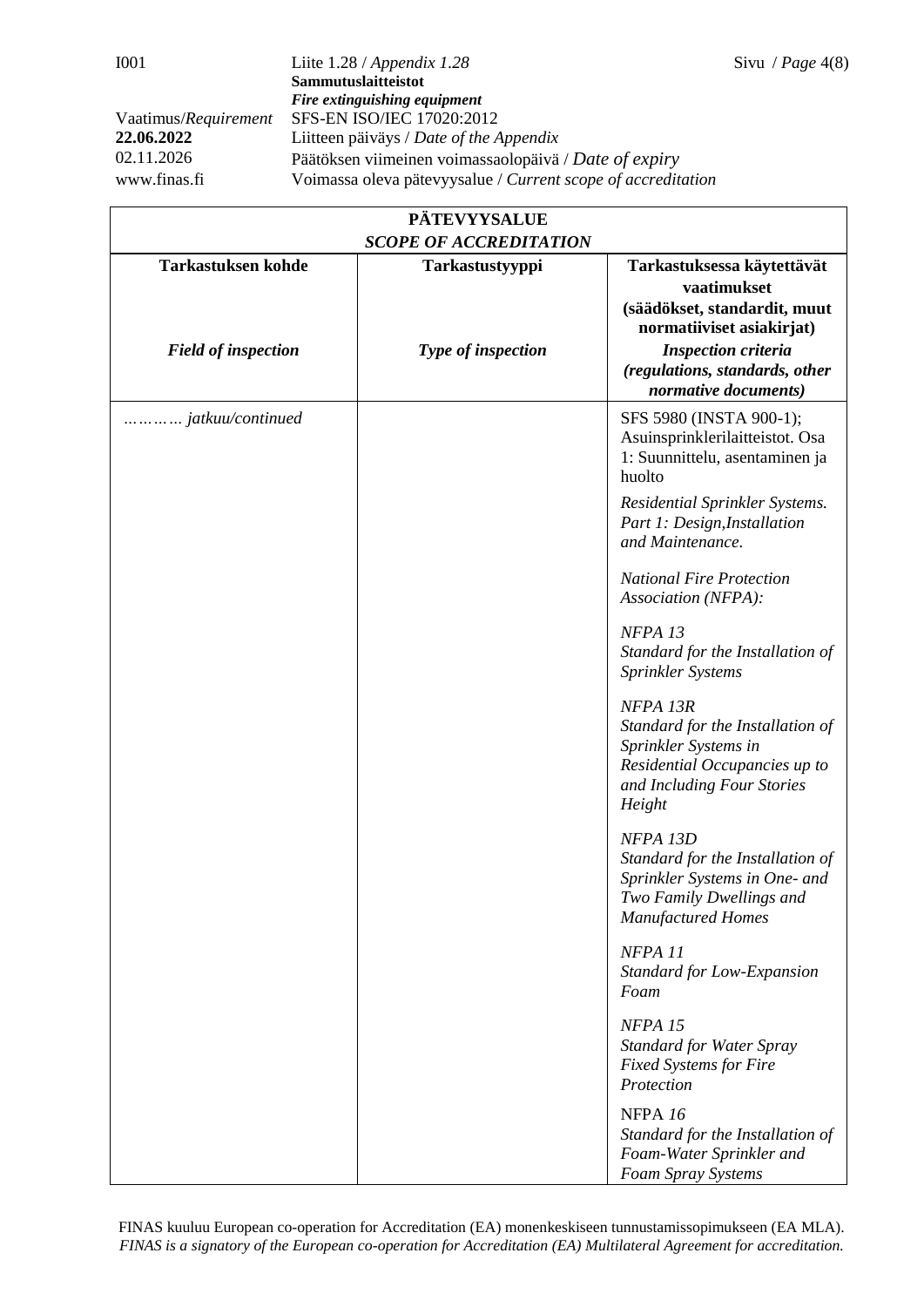| <b>PÄTEVYYSALUE</b><br><b>SCOPE OF ACCREDITATION</b>  |                                                                                                  |                                                                                                                                                                                                                                                                                                                                                                                                                                                                                                                                                                                                                                                                                                                                                                                                                                                                                |  |
|-------------------------------------------------------|--------------------------------------------------------------------------------------------------|--------------------------------------------------------------------------------------------------------------------------------------------------------------------------------------------------------------------------------------------------------------------------------------------------------------------------------------------------------------------------------------------------------------------------------------------------------------------------------------------------------------------------------------------------------------------------------------------------------------------------------------------------------------------------------------------------------------------------------------------------------------------------------------------------------------------------------------------------------------------------------|--|
| <b>Tarkastuksen kohde</b>                             | Tarkastustyyppi                                                                                  | Tarkastuksessa käytettävät<br>vaatimukset<br>(säädökset, standardit, muut                                                                                                                                                                                                                                                                                                                                                                                                                                                                                                                                                                                                                                                                                                                                                                                                      |  |
| <b>Field of inspection</b>                            | Type of inspection                                                                               | normatiiviset asiakirjat)<br><b>Inspection criteria</b><br>(regulations, standards, other<br>normative documents)                                                                                                                                                                                                                                                                                                                                                                                                                                                                                                                                                                                                                                                                                                                                                              |  |
| Kaasusammutuslaitteistot<br>Gas extinguishing systems | Käyttöönottotarkastus<br>Commissioning inspection<br>Määräaikaistarkastus<br>Periodic inspection | Hiilidioksidisammutuslaitteis-<br>tot Suunnittelu- ja<br>asentaminen; FK-CEA<br>4007:2010-05 (FI);<br>Finanssialan Keskusliitto tai<br>vastaavia Euroopan<br>Vakuutuskomitean Sääntöjä<br>(CEA, Comité Européen des<br><b>Assurances</b> ) Specification for<br>CO2 for fire extinguishing<br>$systems$ – planning and<br>installation CEA 4007 or<br>corresponding rules made by<br>Comité Européen des<br>Assurances.<br>Inerttikaasusammutuslaitteistot<br>- Suunnittelu- ja<br>asennussäännöt 1998, CEA<br>4008 (FI); Suomen<br>Vakuutusyhtiöiden<br>Keskusliitto tai vastaavia<br>Euroopan Vakuutuskomitean<br>Sääntöjä<br>(CEA, Comité Européen des<br>Assurances) Fire extinguishing<br>systems using non-liquefied<br>inert gases – Planning and<br>Installation; CEA 4008 or<br>corresponding rules made by<br>Comité Européen des<br>Assurances.<br>jatkuu/continued |  |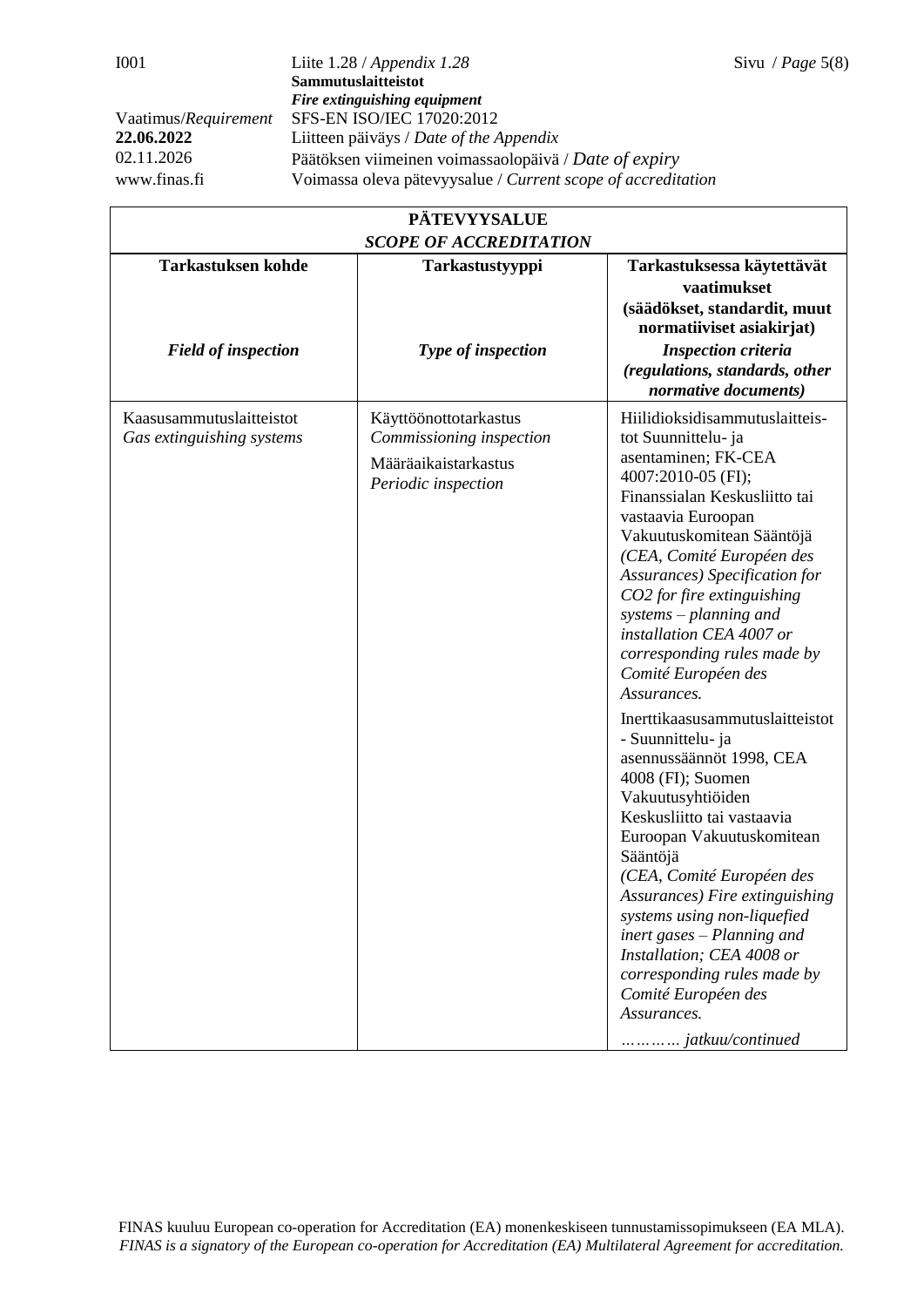| <b>PÄTEVYYSALUE</b>                                                       |                                                                                                  |                                                                                                                                                                                                                                                                                                                                                                                        |  |
|---------------------------------------------------------------------------|--------------------------------------------------------------------------------------------------|----------------------------------------------------------------------------------------------------------------------------------------------------------------------------------------------------------------------------------------------------------------------------------------------------------------------------------------------------------------------------------------|--|
| <b>SCOPE OF ACCREDITATION</b>                                             |                                                                                                  |                                                                                                                                                                                                                                                                                                                                                                                        |  |
| <b>Tarkastuksen kohde</b><br><b>Field of inspection</b>                   | Tarkastustyyppi<br>Type of inspection                                                            | Tarkastuksessa käytettävät<br>vaatimukset<br>(säädökset, standardit, muut<br>normatiiviset asiakirjat)<br><b>Inspection criteria</b><br>(regulations, standards, other<br>normative documents)                                                                                                                                                                                         |  |
| jatkuu/continued                                                          |                                                                                                  | SFS-EN 15004-2,-4,-5,-6,-7,-<br>8,-9,-10, Kiinteät<br>palonsammutusjärjestelmät.<br>Kaasusammutuslaitteistot.                                                                                                                                                                                                                                                                          |  |
|                                                                           |                                                                                                  | Fixed Firefighting Systems -<br><b>Gas Extinguishing Systems</b><br>CEA 4045 (en)<br>Fire Protection Systems -<br>Specifications for Fire<br>Extinguishing Systems Using.<br>Liquified "Halocarbon" Gases<br>- Planning and Installation<br><b>National Fire Protection</b><br>Association (NFPA):<br><b>NFPA 2001</b><br>Standard on Clean Agent Fire<br><b>Extinguishing Systems</b> |  |
| Aerosolisammutuslaitteistot<br>Condensed aerosol<br>extinguishing systems | Käyttöönottotarkastus<br>Commissioning inspection<br>Määräaikaistarkastus<br>Periodic inspection | Kiinteät<br>palonsammutusjärjestelmät.<br>Aerosolisammutuslaitteistot.<br>Osa 2: Suunnittelu, asennus ja<br>huolto. CEN/TR 15276-2:fi<br>Fixed firefighting systems.<br>Condensed aerosol<br>extinguishing systems.<br>Part 2: Design, installation<br>and maintenance<br><b>NFPA 2010</b><br><b>Standard for Fixed Aerosol</b><br><b>Fire Extinguishing Systems</b>                   |  |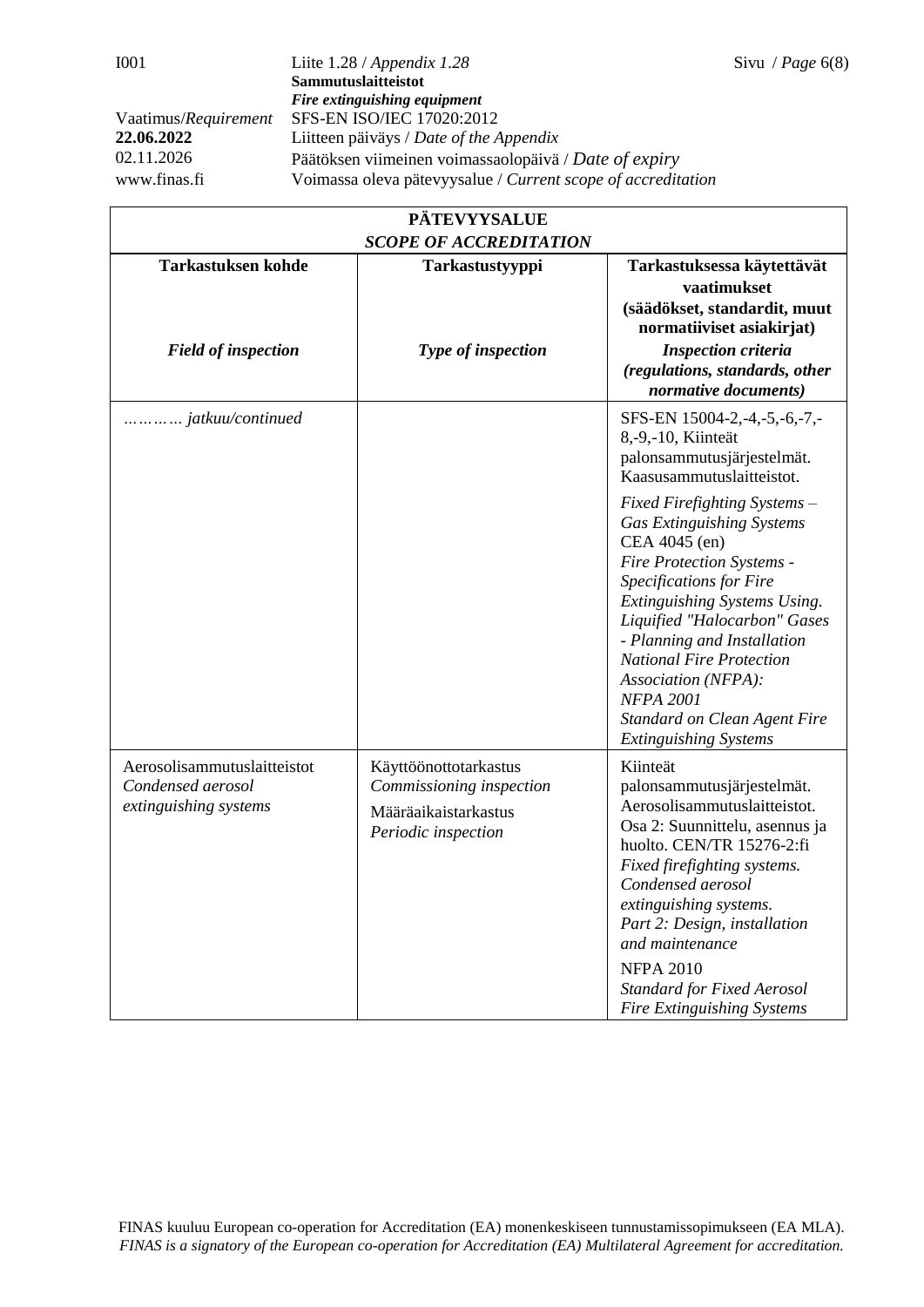| <b>PÄTEVYYSALUE</b>                        |                                                                          |                                                                                                                                                                                                                                                                                                                                                                                                                 |  |
|--------------------------------------------|--------------------------------------------------------------------------|-----------------------------------------------------------------------------------------------------------------------------------------------------------------------------------------------------------------------------------------------------------------------------------------------------------------------------------------------------------------------------------------------------------------|--|
| <b>SCOPE OF ACCREDITATION</b>              |                                                                          |                                                                                                                                                                                                                                                                                                                                                                                                                 |  |
| <b>Tarkastuksen kohde</b>                  | Tarkastustyyppi                                                          | Tarkastuksessa käytettävät<br>vaatimukset<br>(säädökset, standardit, muut<br>normatiiviset asiakirjat)                                                                                                                                                                                                                                                                                                          |  |
| <b>Field of inspection</b>                 | Type of inspection                                                       | <b>Inspection criteria</b><br>(regulations, standards, other<br>normative documents)                                                                                                                                                                                                                                                                                                                            |  |
| Sprinklerilaitteistot<br>Sprinkler systems | Pitkän ajan<br>luotettavuustarkastus<br>Long-term reliability inspection | Sprinklerilaitteistojen<br>suunnittelu ja asentaminen,<br>CEA 4001:1.4.3.2,<br>Finanssialan Keskusliitto tai<br>vastaavia Euroopan<br>Vakuutuskomitean laatimia<br>sääntöjä<br>Sprinkler Systems - Planning<br>and Installation, CEA<br>4001:1.4.3.2, Comité<br>Européen des Assurances or<br>corresponding rules made by<br>Comité Européen des<br><b>Assurances</b><br>Kiinteät<br>palonsammutusjärjestelmät. |  |
|                                            |                                                                          | Automaattiset<br>sprinklerilaitteistot.<br>Suunnittelu, asennus ja huolto<br>SFS-EN 12845 +AC:Liite K<br>tai edeltävät standardit.<br>Fixed firefighting systems.<br>Automatic sprinkler systems.<br>Design, installation and<br>maintenance                                                                                                                                                                    |  |
|                                            |                                                                          | SFS-EN 12845:2004+AC:<br>Annex K or previous<br>standards.                                                                                                                                                                                                                                                                                                                                                      |  |
|                                            |                                                                          | Asuinsprinklerilaitteistot. Osa<br>1: Suunnittelu, asentaminen ja<br>huolto SFS 5980 (INSTA 900-<br>1) Liite E tai edeltävät<br>standardit.<br>Residential Sprinkler Systems.<br>Part 1: Design, Installation<br>and Maintenance SFS 5980<br>$(INSTA 900-1)$ Annex E or<br>previous standards.                                                                                                                  |  |

FINAS kuuluu European co-operation for Accreditation (EA) monenkeskiseen tunnustamissopimukseen (EA MLA). *FINAS is a signatory of the European co-operation for Accreditation (EA) Multilateral Agreement for accreditation.*